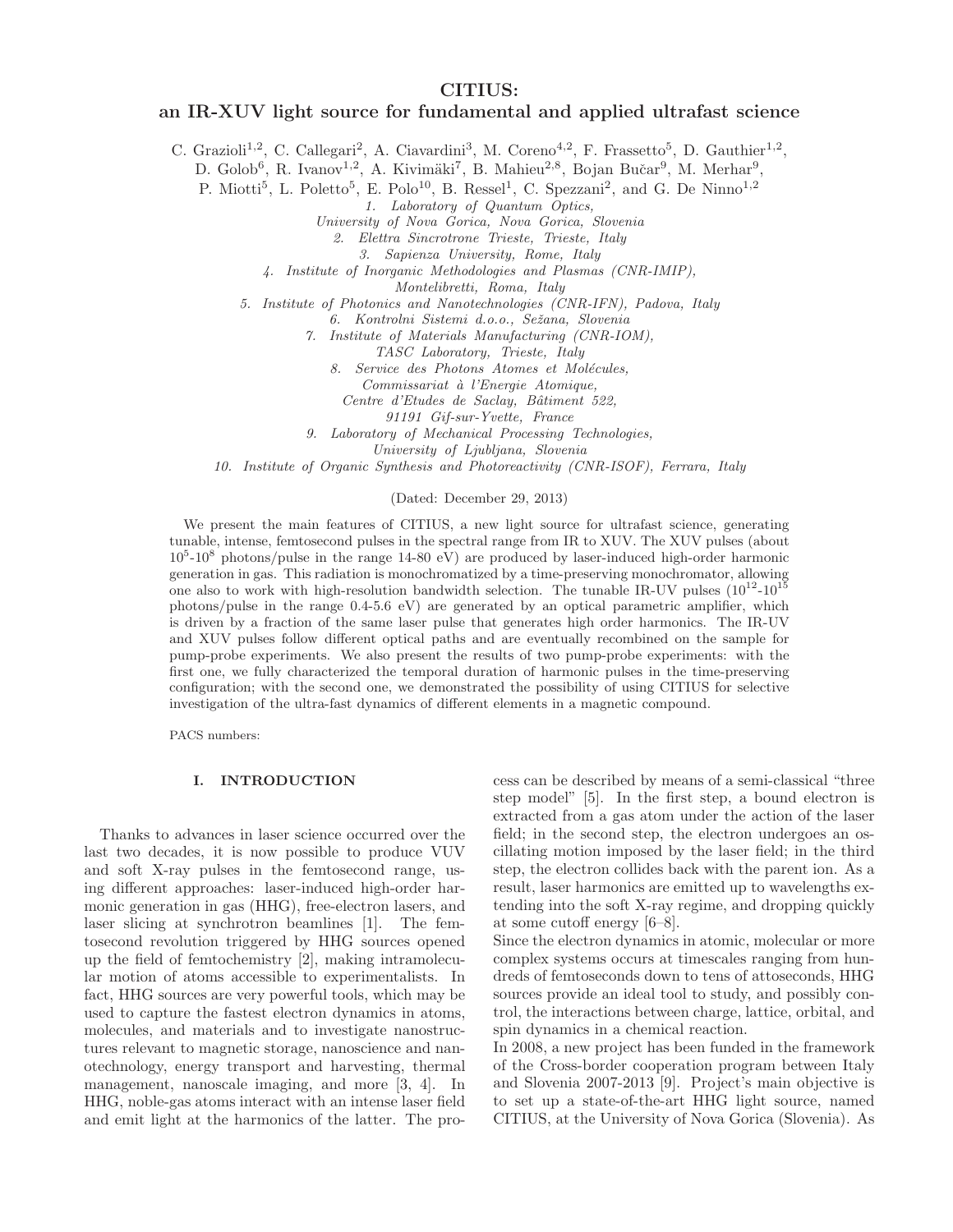detailed in the following, the originality of our source with respect to other HHG facilities  $[10-13]$  relies on the implementation of an innovative monochromator, allowing one to work in time-preserving or high-resolution regimes, as well as on the use of an optical parametric amplifier, allowing one to generate fully tunable radiation in the IR-UV spectral range. The combination of these tools provides users with the possibility to carry out two-color experiments in which both the pump and the probe can be tuned at the desired wavelength, while maintaining a high temporal resolution. Part of the envisaged scientific program will be connected to that developed at the Low-Density Matter beamline at the FERMI@Elettra freeelectron laser [14].

In this paper, we first provide a technical description of the source CITIUS, and then report the results of two proof-of-principle pump-probe experiments, namely the characterization of the temporal structure of HHG pulses, and the selective investigation of the ultra-fast dynamics of different elements in a magnetic compound.

## II. THE LASER SYSTEM AND THE BEAMLINE

The CITIUS laser system and the beamline are schematically shown in Fig.1.

The laser system comprises a commercial amplifier Legend Elite Duo and an optical parametric amplifier OPerA (OPA), both produced by Coherent Inc. The amplifier is seeded by a Micra oscillator (wavelength: 800 nm, spectral bandwidth about 100 nm, power about 380 mW) and includes two amplification stages: a regenerative amplifier (EVO 30), pumped by an Evolution 30 laser (frequency-doubled Q-Switched Nd:YLF laser), and a single-pass amplifier (EVO HE), pumped by an Evolution HE laser (frequency-doubled Q-Switched Nd:YLF laser). The system can be operated at four different repetition rates: 100 Hz, 1 kHz, 5 kHz and 10 kHz. At 5 kHz, which is the currently adopted repetition rate, it generates pulses carrying about 3.1 mJ, with a duration of about 35 fs, centered at 805 nm. Two thirds of the energy is used for generating XUV pulses through HHG, one third as a pump for the OPA, or directly in combination with the HHG beam for pump-probe experiments. The OPA produces tunable radiation in the range between 0.4 eV and 5.6 eV, with variable energy per pulse (from few to hundreds of microjoules). The optical elements transporting the fundamental have a roughness equal to  $\lambda/6$ .

The beamline includes a high-vacuum section, through which the XUV beam propagates, and a section in air, used to transport the IR-UV light generated by the OPA. The XUV part comprises a HHG generation chamber and a monochromator. The laser is focused in the generation chamber (using the lens L1, see Fig.1), where it interacts with a noble gas of choice (Ar or Ne, for the reported experiments) contained in a cell, generating the high-order harmonics. The harmonic generation efficiency can be



FIG. 1: Layout of the CITIUS source including the laser system, the harmonic generation chamber, the monochromator, the recombination chamber, the delay line and the experimental chamber. The light generated by the Legend amplifier is separated in two parts by the beam splitter BS. The reflected part (about two thirds of the incoming beam) is focused (with the lens L1) into the generation chamber, where it is used for HHG. The HHG beam is monochromatized, filtered (in order to eliminate the residual IR beam) and sent into the refocusing chamber. From there, it is finally focused into the experimental chamber, using a toroidal mirror. The part of laser beam transmitted by BS is either sent to the OPA, or transmitted directly. The OPA/direct beam is then sent through a delay line, focused (with the lens L2) and reflected (by a planar mirror located in the refocusing chamber) into the experimental chamber. In the monochromator, CG stands for "classical geometry" configuration, used for highenergy resolution measurements, while OPG represents the "off-plane geometry" configuration, used for high-temporal resolution measurements (see Fig.2 for details about the two configurations).

optimized by varying the laser intensity, the gas pressure (typically, of the order of  $10^{-3}$  mbar) and the relative position of the laser focus within the cell.

The grating monochromator, whose scheme is shown in Fig.2, was developed by CNR-IFN Padova (Italy). It has been designed to select one single harmonic, or a sub-band of it, in the spectral range between 250 and 12 nm (5-100 eV). A principal aim of the design of any grating monochromator for ultrafast pulses is to minimize the stretch of the pulse duration at the ouput that is due to the pulse front-tilt introduced by the grating. The CITIUS monochromator differs from other systems for the spectral selection of high-order harmonics [15–17], in that it adopts a single-grating design with a doublestage configuration [18, 19]. Based on the experimental requirements, the user can use either a grating stage in the off-plane geometry (OPG) with minimum pulse-front tilt for ultrafast response (i.e., few tens of femtoseconds) at the expense of energy resolution, or a grating stage in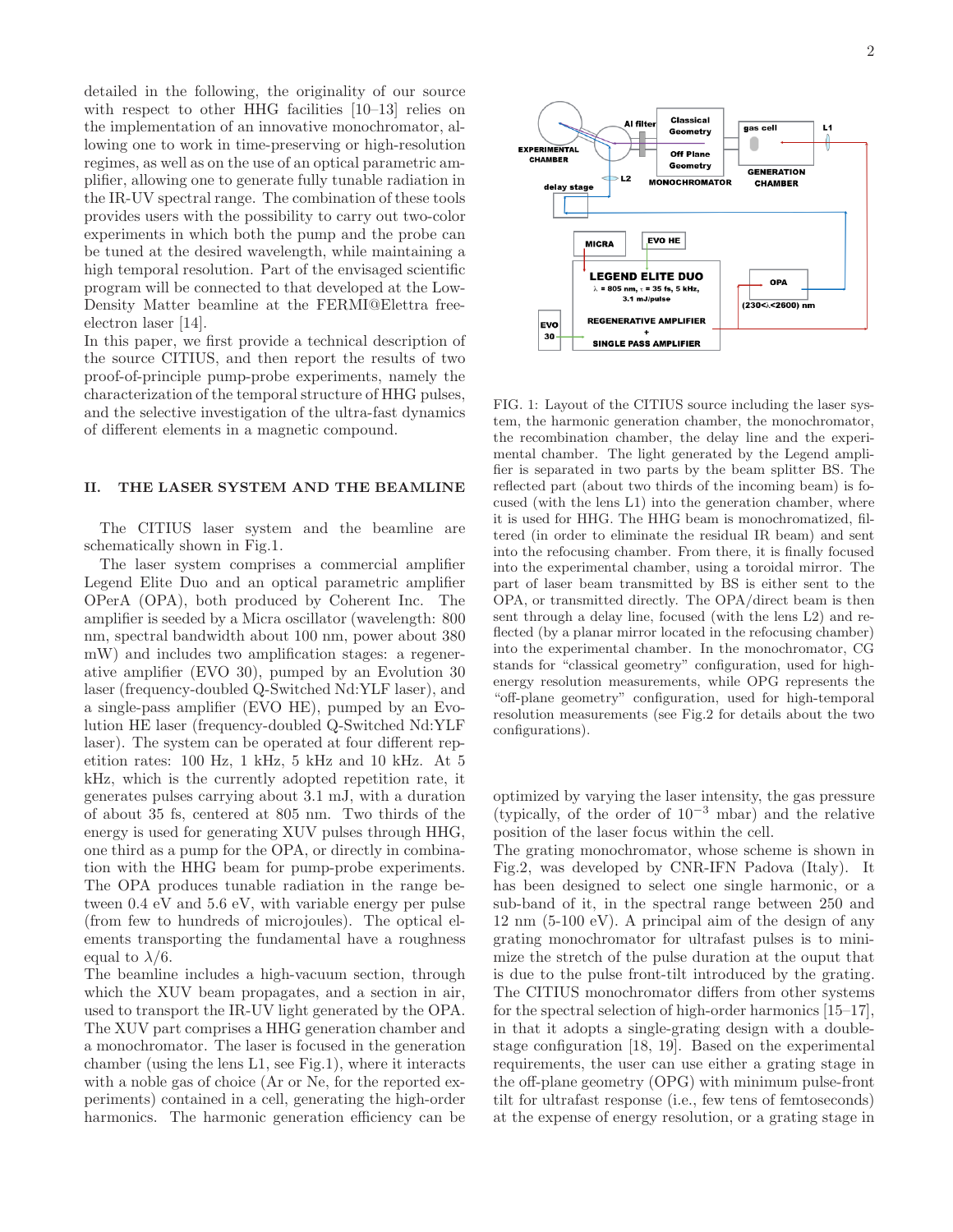the classical geometry (CG) for high-energy resolution, albeit with long temporal response (i.e., several hundreds of femtoseconds). As shown in Fig.2, a first toroidal mirror collimates the light coming from the generation chamber and deflects it to the grating stages, OPG or CG. The diffracted light is then refocused by a second toroidal mirror onto the exit slit. The characteristics of the OPG and CG gratings are reported in Table I..

TABLE I: Characteristics of the monochromator gratings. The energy resolution has been calculated on a  $100-\mu m$ -wide exit slit.

| Off-plane geometry (OPG)                      |                                                |  |  |  |
|-----------------------------------------------|------------------------------------------------|--|--|--|
| G200 (groove density: $200\text{gr/mm}$ )     |                                                |  |  |  |
| Spectral region                               | 100-250 nm $(12-5 \text{ eV})$                 |  |  |  |
| Energy resolution                             | $0.1 \text{ eV} \t@ 10 \text{ eV}$             |  |  |  |
| G400 (groove density: $400\text{gr/mm}$ )     |                                                |  |  |  |
| Spectral region                               | $27-100$ nm $(45-12$ eV)                       |  |  |  |
| Energy resolution                             | $0.2 \text{ eV} \text{ @ } 20 \text{ eV}$      |  |  |  |
| $G600$ (groove density: $600gr/mm$ )          |                                                |  |  |  |
| Spectral region                               | 12-40 nm $(100-30 \text{ eV})$                 |  |  |  |
| Energy resolution                             |                                                |  |  |  |
| Classical geometry (CG)                       |                                                |  |  |  |
|                                               |                                                |  |  |  |
| $G300$ (groove density: $300gr/mm$ )          |                                                |  |  |  |
| Spectral region                               | $80-250$ nm $(12-5$ eV)                        |  |  |  |
| Energy resolution                             | $10 \text{ meV} \ @ \ 10 \text{ eV}$           |  |  |  |
| $G600$ (groove density: $600gr/mm$ )          |                                                |  |  |  |
| Spectral region                               | 50-100 nm $(25-12 \text{ eV})$                 |  |  |  |
| Energy resolution                             | $20 \text{ meV} \textcircled{a} 20 \text{ eV}$ |  |  |  |
| G1200 (groove density: $1200\,\text{gr/mm}$ ) |                                                |  |  |  |
| Spectral region                               | 30-60 nm $(41-21 \text{ eV})$                  |  |  |  |

The branch transporting the OPA/IR beam includes a delay line, allowing one to control the optical path difference between the pump and probe beams with submicron precision. The OPA/IR beam is refocused by a lens (L2 in Fig.1) and intercepted by a flat mirror (BK7, high-reflectivity, replaceable according to the specific wavelength in use) hosted in the recombination chamber. At the exit of the monochromator, the XUV beam passes through a 200 nm thick Al filter (to stop the residual IR seed laser) and enters the recombination chamber. The chamber hosts a toroidal mirror (Si:Au coated, with 1200 mm focal length) to refocus the monochromatized XUV light at the sample position. The mirror sits in a two-axes motorized mount, to guarantee (with micrometric precision) a perfect spatial overlap between the pump and probe beams onto the sample. The pump and probe beams impinge onto the sample in an almost collinear geometry in order to minimize the temporal resolution spread due to the lateral spots dimensions.

Each chamber of the beamline is pumped by a turbo pump and a connected fore-vacuum scroll pump and can be isolated in sections by means of manual valves. The



FIG. 2: Light paths inside the monochromator: a) off plane geometry (OPG); b) classical geometry (CG).

pressure in the HHG chamber during generation is typically in the range of  $10^{-3}$ mbar; however a suitable set of pinholes allows to preserve the vacuum in the beamline. Typical pressures in the monochromator and in the refocussing chambers are, respectively, in the range of 10<sup>−</sup><sup>7</sup>mbar and 10<sup>−</sup><sup>9</sup>mbar. A further set of pinholes, placed after the refocussing section, preserves UHV vacuum in the experimental chambers, when needed. In order to achieve a beam stability of the order of few tens of micrometers and temporal resolution of the order of few tens of picoseconds, the laboratory floor has been isolated so to dump environmental vibrations.

# III. HHG PERFORMANCE

We measured the quality and sizes of the XUV spots after the refocalization chamber at 1200 mm from the center of the refocalizing mirror, where the XUV spot is focused. In Fig.3 left, we present the XUV spot of the 23rd harmonic generated in Ar. The OPG G400 grating was used, with a slit aperture of 200  $\mu$ m. The measured spot size is 140  $\mu$ m x 220  $\mu$ m (FWHM). In Fig.3 right, we present the XUV spot of the 25<sup>th</sup> harmonic generated in Ar. In this case, the CG G1200 grating was used, with a slit aperture of 200  $\mu$ m. The obtained spot size is 220  $\mu$ m x 120  $\mu$ m (FWHM). The OPA beam focusing can be adjusted in order to obtain a spot approximately twice as big. This ensures a homogeneous excitation of the probed area. The energy density of the IR-UV at the interaction point has been estimated to be of the order of 10  $\mathrm{mJ/cm^2}$ .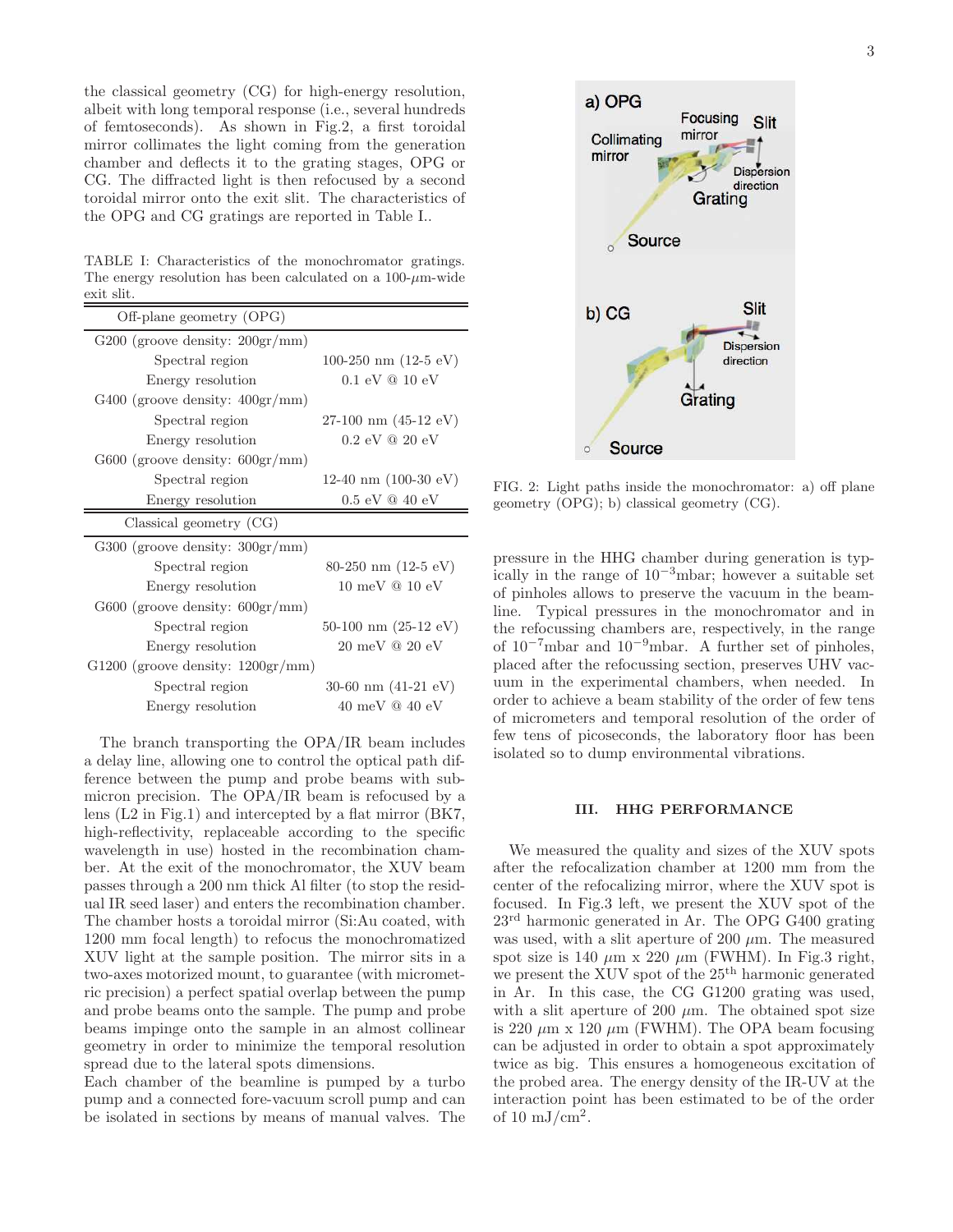

FIG. 3: XUV spots generated in Ar, with a slit aperture of 200  $\mu$ m. (left) XUV spot of the 23<sup>rd</sup> harmonic with OPG G400 grating, and size 140  $\mu$ m x 220  $\mu$ m.; (right) XUV spot of the  $25<sup>th</sup>$  harmonic with CG G1200 grating and size 220  $\mu$ m  $x$  120  $\mu$ m. All spots have been acquired using a CCD camera (PIXIS-XO: 400B by Princeton Instruments, with resolution  $20 \mu m$ ).



FIG. 4: Harmonic spectra generated in Ar and Ne using laser pulses with energy  $\simeq 2$  mJ, duration  $40 \pm 2$ fs (after transport to the generation chamber), wavelength  $= 805$  nm and repetition rate  $= 5$  kHz. Some of the harmonics have been labeled (see also Table II). The spectra have been acquired with a NIST-calibrated Al photodiode, placed at the exit of the monochromator. The monochromator slits aperture was set to  $15 \mu m$ , in order to get a spectral resolution of about 0.05nm.

Two typical spectra, obtained using Ar and Ne for harmonic generation, are shown in Fig.4.

The use of Ar produced harmonics in the photon energy range 20-54 eV, with a peak of about  $1 \cdot 10^8$  photons/pulse at about 40 eV  $(25<sup>th</sup> harmonic)$ . Using Ne, the plateau region moves towards higher energies, but with significantly reduced efficiency. In table 2 the generation efficiencies for the two gases at different harmonic orders are reported.

In the following two sections, we report the results of two pump-probe experiments carried out to characterize the source performance. The experiment described in Section III A aimed at measuring the duration of harmonic pulses transmitted by the monochromator. The experiment described in Section III B aimed at demonstrating the possibility of using CITIUS for studies of

TABLE II: Generation efficiency after the monochromator with Ar and Ne. Selected harmonic orders are reported. In particular, the  $35^{\rm st}$  (54.25 eV) and  $41^{\rm st}$  (63.55 eV) harmonics generated with Ne, which correspond to the  $M_{2,3}$  edges of Fe and Ni, respectively.

|    | $15^{st}$ | $23^{\rm st}$ | $35^{st}$ | $41^{\rm st}$                                                                           | 51 <sup>st</sup> |
|----|-----------|---------------|-----------|-----------------------------------------------------------------------------------------|------------------|
|    |           |               |           | $ph/pulse ph/pulse ph/pulse ph/pulse ph/pulse$                                          |                  |
| Ar |           |               |           | $3.4 \cdot 10^7$ $1.1 \cdot 10^8$ $2.2 \cdot 10^6$ negligible negligible                |                  |
|    |           |               |           | Ne $7.1 \cdot 10^5$ $2.2 \cdot 10^6$ $1.5 \cdot 10^6$ $1.1 \cdot 10^6$ $5.6 \cdot 10^5$ |                  |

ultra-fast dynamics.

## A. Characterization of harmonic pulse duration

The pulse duration of HHG XUV pulses has been measured by means of an experiment based on LAPE (Laser Assisted Photoelectric Effect). This technique, described in detail in [20, 21], is based on the cross correlation of XUV and IR photons. In essence, the primary photoelectron spectrum resulting from XUV ionization of a target gas (Kr, in the case under scrutiny) is modified if the ionization takes place in the presence of a highintensity laser pulse: the absorption and emission of laser photons gives rise to so-called sidebands in the photoelectron spectrum. The amplitude of the sidebands as a function of the delay between the XUV and IR pulses provides a cross-correlation signal from which one can extract the duration of XUV pulses.

The experiments were performed using the original hemispherical Scienta SES-200 electron spectrometer that was described in detail in [22]. The instrument consists of an accelerating-retarding multi-element electron lens and a hemispherical analyzer with 200 mm mean radius. It was installed at the CITIUS light source so that the electron lens collected electrons ejected in the dipole plane (i.e. perpendicular to the photon propagation vector) at an angle of 54.7 degrees from the horizontal direction. The choice of this angle guarantees electron intensities that are independent of the angular asymmetry parameter  $\beta$ , when horizontally linearly polarized radiation is used. Due to higher photon-flux transmission of the monochromator for vertically polarized HHG light, the reported measurement was carried out in this configuration. In this case, the  $\beta$  parameters of different transitions influence the observed relative intensities, but the effect can be expected to be of minor importance for the Kr  $4p_{3/2}$  and  $4p_{1/2}$  photoelectron lines. In any case, the polarization influence is irrelevant for the extraction of the photon temporal profile. In the chosen experimental configuration (i.e., pass energy of 50 eV), the resulting analyzer kinetic energy resolution was about 150 meV. The choice of Kr for the LAPE experiment was mainly dictated by instrumental reasons. The 15th harmonic (23.22 eV) has sufficient energy to ionize the Kr 4p levels and is efficiently transmitted by all monochromator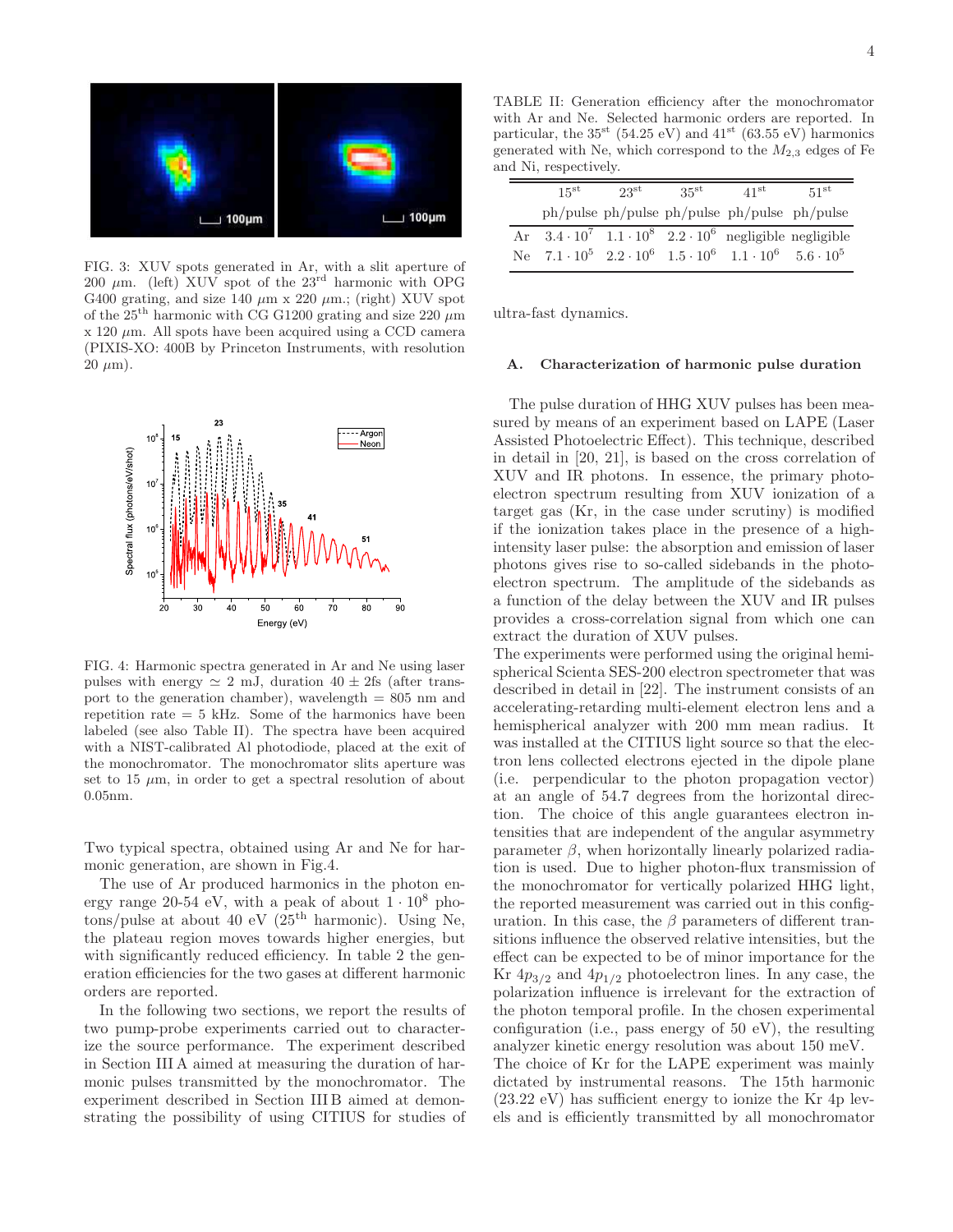gratings in the OPG configuration, with high-enough resolving power to fully resolve the  $4p_{3/2}$  and  $4p_{1/2}$  photoelectron lines. Additionally, the high photoionization cross section of Kr 4p electrons grants fast acquisition times. The laser pulse duration was carefully measured using a commercial autocorrelator and set at its minimum value, i.e., about  $40 \pm 2$  fs after transport in the experimental chamber. The IR pulse was attenuated down to 80-100 mW in order to avoid saturation effects. Figure 5 shows a series of Kr 4p photo-electron spectra (horizontal axis), as a function of the delay between XUV and IR pulses (vertical axis). The relatively high flux produced by the source in this energy range allows to record each photo-electron spectrum in few minutes, while the measurements as a function of the delay lasted about one hour. The measurements have been performed using the G200 grating (see Table I). The two main photoelectron peaks, generated by the  $4p_{3/2}$  and  $4p_{1/2}$  states, have kinetic energies of 8.6 and 9.3 eV respectively. The presence of these peaks is due to a single-photon photoionization process and does not depend on the presence of the IR pulse. When the two pulses are temporally overlapped, two sidebands appear, corresponding to absorption and emission of one IR photon: these sidebands are at 7.8 and 10.8 eV for the  $4p_{3/2}$  state, and at 7.1 and 10.1 eV for the  $4p_{1/2}$  state. The intensity of each sideband as a function of the delay is the convolution of the XUV and IR pulses. The duration of the XUV pulse is obtained by deconvolving the IR signal from the Gaussian fit of the measured intensity. The black dots represent the temporal profile of the sideband at 10.8 eV; the solid line is a Gaussian fit.

The extracted pulse durations, the calculated energy resolution and the energy resolution corresponding to the Fourier limit of the 15<sup>th</sup> harmonic at the monochromator output are reported in Table III, for two gratings in OPG and one in CG. Since the beam divergence at H15 has been measured to be 1.3 mrad FWHM, it is possible to calculate the illuminated area on the grating and the respective expected pulse front-tilts. The obtained values for the OPG G200, OPG G400 gratings are, respectively, 18 and 36 fs, while for the CG G300 grating we found 125 fs. In the case of the OPG, the agreement between measurements and calculations is really good. In the case of CG, the measurements give an actual duration at the output that is longer than expected. This has been ascribed to a difference between the expected and the actual included angle of the CG stage. Anyway, the measurements confirm the capability of the monochromator to operate in two different regimes, either ultrafast response and low-energy resolution (i.e., OPG) or longer response and high-energy resolution (i.e., CG).

## B. Ultrafast demagnetization of permalloy

In this section, we report the results of a pumpprobe experiment demonstrating the possibility of us-



FIG. 5: Kr 4p photo-electron spectra obtained by overlapping the XUV (pump) and IR (probe) beams. In this case, the XUV beam (15th harmonic of the fundamental) was monochromatized by the G200 grating (OPG geometry, see Table 1). The black dots represent the integrated intensity of the sideband at 10.8 eV, as a function of the pump-probe delay; the solid line is a Gaussian fit. The pulse duration is obtained by deconvolving the contribution of the IR pulse from the measured profile.

TABLE III: Measured FWHM pulse duration, calculated spectral resolution (corresponding to a slit aperture of 100  $\mu$ m) and energy resolution at the Fourier limit of the 15<sup>th</sup> harmonic (23.2 eV), transmitted by the monochromator in the OPG or CG stage.

| Grating |                          | Duration Energy resolution Fourier limit |                    |
|---------|--------------------------|------------------------------------------|--------------------|
|         | OPG G200 $23 + 1.2$ fs   | $0.5 \text{ eV}$                         | $0.08 \text{ eV}$  |
|         | OPG G400 $35 + 1.7$ fs   | $0.25 \text{ eV}$                        | $0.052 \text{ eV}$ |
|         | OPG G600 $35 \pm 1.9$ fs | $0.16 \text{ eV}$                        | 0.052 eV           |
|         | $CG$ G300 $170 + 10$ fs  | $0.03$ eV                                | $0.01 \text{ eV}$  |

ing CITIUS to study the ultra-fast dynamics of selected chemical species, with a temporal resolution of few tens of femtoseconds.

The spectral range covered by CITIUS includes the  $M_{2,3}$ thresholds of transition metals  $(54.25 \text{ eV}, \text{ i.e., the } 35^{\text{th}})$ harmonic of the fundamental, see Table II), making CITIUS an appealing source for the study of magnetic materials. As a proof-of-principle application, we measured the demagnetization of a 100 mm thick permalloy film (Fe<sub>20</sub>Ni<sub>80</sub>), using X-ray resonant magnetic scattering [23, 24] in pump-probe configuration.

The experiment was performed using the IRMA reflectometer [25]. The instrument permits to precisely adjust the angles between the sample surface and the incoming/reflected XUV beam. Three photodiodes and one channel electron multiplier are mounted on the detector arm. By means of a horseshoe electromagnet, it is possible to apply a variable magnetic field up to  $\pm 1500$  Oe,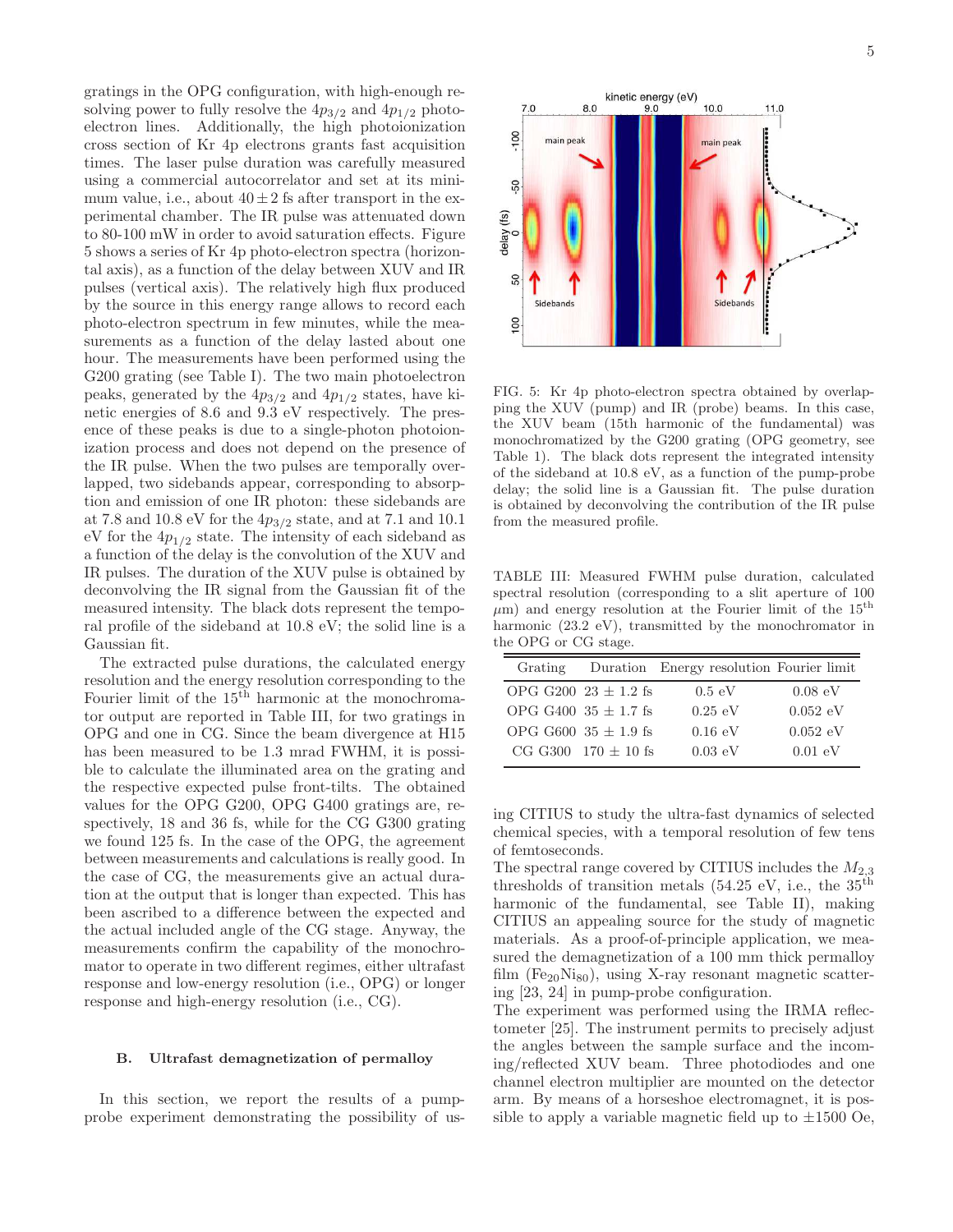

FIG. 6: a) Hysteresis loops measured at the  $35<sup>th</sup>$  harmonic of the fundamental  $(M_{2,3}$  thresholds of transition metals) for HHG pulse arriving 1 ps before (blue line) and 1 ps after (red line) the IR pump pulse. b) Pump-probe delay dependency of the magnetic asymmetry ratio at saturation (dots) and exponential decay fit. The magnetization quenching is about 80 % after 0.5 ps and the characteristic decay time is 0.21  $\pm$ 0.02 ps.

parallel to the sample surface. The scattering experiment was conducted in a transverse MOKE-like configuration [26]. In this configuration, using p-polarized XUV light, one is sensitive to the magnetization component perpendicular to the scattering plane. Moreover, choosing the incoming/scattering angle close to the Brewster condition (about 45 deg at 54 eV), the magnetization contrast is maximized with respect to the (strongly suppressed) non-magnetic scattered background, thus improving the signal-to-noise ratio of the measurement.

We have measured the magnetic hysteresis loop at the Fe  $M_{2,3}$  edge, as a function of the delay between the transmitted IR beam (pump) and the XUV pulse (probe). Figure 6a shows the hysteresis loop when the XUV pulse arrives on the sample 1 ps before (blue curve) and 1 ps after (red curve) the IR pulse. Each hysteresis loop was recorded in few minutes. The plots are normalized to the average scattered intensity. The magnetic asymmetry ratio is defined as  $(I_{+} - I_{-})/(I_{+} + I_{-})$ , where  $I_{+}$ and I<sup>−</sup> denote the intensities of the reflected light as the externally applied magnetic field is reversed in direction. In Fig.6b, the asymmetry ratio at saturation is plotted as a function of the pump-probe delay. Data show the ultrafast demagnetization of the Fe atoms of the sample. Almost 80 % of the magnetization is dissipated 0.5 ps after the sample has been illuminated with the IR pulse. The data have been fitted with an exponential decay curve, indicating a characteristic demagnetization time of  $0.21 \pm 0.02$  ps. Despite the modest scientific interest of this particular sample, which has been already investigated in detail by other groups [3, 27], these results demonstrate that our apparatus is capable of measuring the ultrafast magnetization dynamics of selected chemical species, with a resolution of few tens of femtoseconds.

# IV. CONCLUSIONS AND FUTURE DEVELOPMENTS

We have presented the characteristics of CITIUS, a new IR-XUV, femtosecond, Italo-Slovenian light source, based on laser-induced high-harmonic generation in gas. As a next step, we will carry out the commissioning of the experimental equipment for time resolved photoemission investigations. The apparatus consists of two vacuum chambers equipped with two different electron spectrometers: an Angle-Resolved Time of Flight (VG-Scienta ARToF 10k) for pump-probe experiments and an hemispherical spectrometer (VG-Scienta R3000), which will be used in combination with a monochromatized twin anode X-ray source for conventional X-ray photoemission spectroscopy measurements. A preparation chamber, equipped with evaporators and standard sample preparation tools, such as sample heating, ion sputtering and LEED, will connect the two chambers. The sample will be hosted on a cryo-manipulator (able to reach a temperature below 10 K), operated with liquid helium, with five degrees of freedom.

Starting from 2014, the source will be open to external users, interested in developing time-resolved applications in different domains of both fundamental and applied science. Envisaged experiments will be in particular related to photophysics and photochemistry, including materials science, catalysis, magnetism and biochemistry. Part of the activity will be carried out in close connection with that developed at the Low-Density Matter beamline of the FERMI free-electron laser.

# V. ACKNOWLEDGEMENTS

The CITIUS project is funded by the program for cross-border cooperation between Italy and Slovenia 2007-2013. C. Grazioli gratefully acknowledges financial support through the TALENTS Programme (7th Framework Programme, Specific Programme: PEOPLE - Marie Curie Actions - COFUND). We aknowledge the Department of Physics and Astronomy of Uppsala University for providing the Scienta SES-200 spectrometer, in the framework of the collaboration with CNR-IOM (TASC laboratory, Gas Phase beamline, Trieste). We also thank Carla Puglia and Monica de Simone for technical assistance in setting up the photoemission experimental set-up, and Sandra Gardonio for valuable suggestions about the source desing. G.D.N. is particularly thankful to Gvido Bratina for technical and moral support during the preparation and implementation of the project CITIUS.

- [1] T. Pfeifer, C. Spielmann and G. Gerber, Rep. Prog. Phys. 69, 604 (2006).
- [2] Zewail, *J. Phys. Chem. A*  $104$ , 5660 (2000).
- [3] La-O-Vorakiat et al., Phys. Rev. Lett. 103, 257402